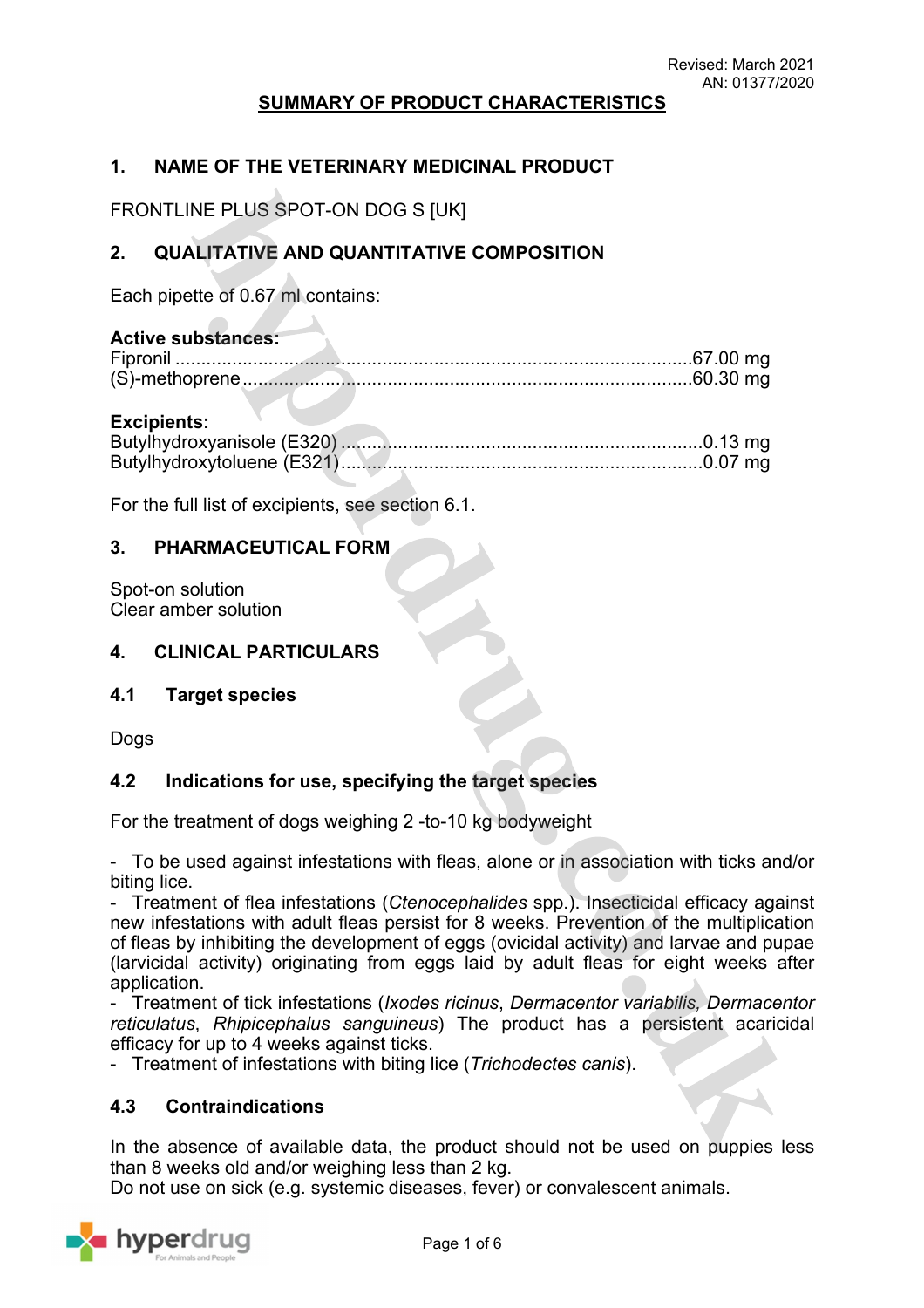**Do not use in rabbits, as adverse reactions with even mortality could occur.** In absence of studies, the use of the product is not recommended in non-target species. This product is specifically developed for dogs. Do not use in cats and ferrets, as this could lead to overdosing.

Do not use in cases of hypersensitivity to the active substances or to any of the excipients.

# **4.4 Special warnings for each target species**

Bathing/immersion in water within 2 days after application of the product and more frequent bathing than once a week should be avoided, as no study has been performed to investigate how this affects the efficacy of the product. Emollient shampoos can be used prior to treatment, but reduce the duration of protection against fleas to approximately 5 weeks when used weekly after application of the product. Weekly bathing with a 2% chlorhexidine medicated shampoo did not affect efficacy against fleas during a 6 week long study.

There may be an attachment of a few ticks. For this reason a transmission of infectious diseases cannot be completely excluded if conditions are unfavourable.

Fleas from pets often infest the animal's basket, bedding and regular resting areas such as carpets and soft furnishings which should be treated, in case of massive infestation and at the beginning of the control measures, with a suitable insecticide and vacuumed regularly.

When treating infestations of parasites, all in-contact animals should be treated with an appropriate product at the same time.

## **4.5 Special precautions for use**

Special precautions for use in animals

Avoid contact with the animal's eyes.

It is important to make sure that the product is applied to an area where the animal cannot lick it off and to make sure that animals do not lick each other following treatment.

Animals should be weighed accurately prior to treatment.

## Special precautions to be taken by the person administering the veterinary medicinal product to animals

Keep pipettes in original packaging until ready to use. In order to prevent children from getting access to used pipettes, dispose of used pipettes immediately.

This product can cause mucous membrane, skin and eye irritation. Therefore, contact of the product with mouth, skin and eyes should be avoided.

If the product is accidentally swallowed, seek medical advice immediately and show the package leaflet to the physician.

People with a known hypersensitivity (allergy) to insecticides or alcohol should avoid contact with this product. Avoid contents coming into contact with the fingers. If this occurs, wash hands with soap and water.

After accidental exposure the eye should be rinsed carefully with pure water.

Wash hands after use.

Treated animals should not be handled until the application site is dry, and children should not be allowed to play with treated animals until the application site is dry. It is therefore recommended that animals are not treated during the day, but should be treated during the early evening, and that recently treated animals are not allowed to especially children.

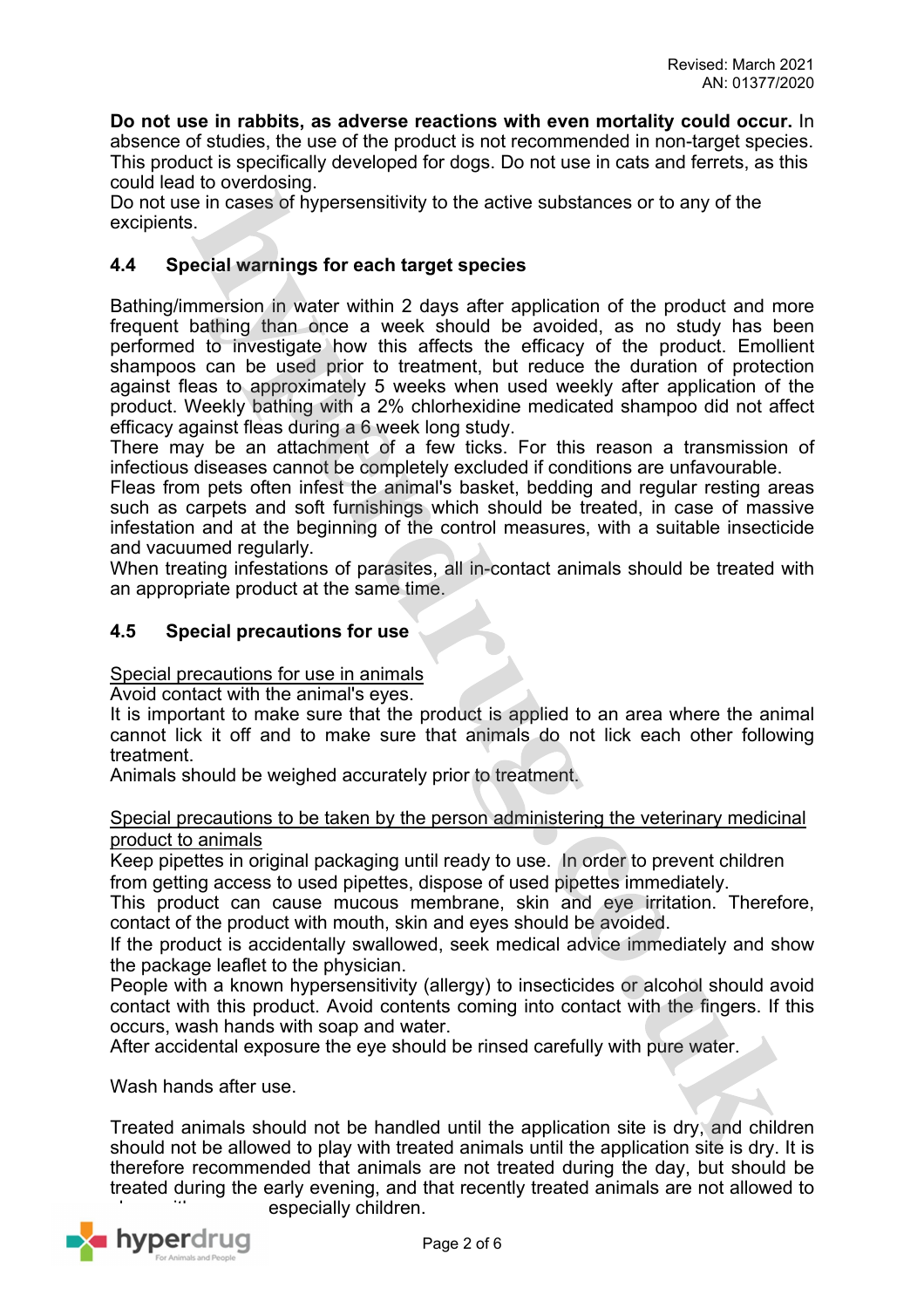Do not smoke, drink or eat during application.

#### Other Precautions

Fipronil and (S) methoprene may adversely affect aquatic organisms. Dogs should not be allowed to swim in watercourses for 2 days after application.

The alcohol carrier may have adverse effects on painted, varnished or other household surfaces or furnishings.

## **4.6 Adverse reactions (frequency and seriousness)**

Among the very rare suspected adverse reactions, transient skin reactions on the application site (skin discoloration, local hair loss, itching, redness) and general itching or hair loss have been reported after use. Excessive salivation, reversible nervous signs (increased sensitivity to stimulation, depression, other nervous signs), vomiting or respiratory symptoms have also been observed after use.

If licking occurs, a brief period of excessive salivation may be observed due mainly to the nature of the carrier .

Do not overdose.

The frequency of adverse reactions is defined using the following convention:

- very common (more than 1 in 10 animals treated displaying adverse reaction(s))
- common (more than 1 but less than 10 animals in 100 animals treated)
- uncommon (more than 1 but less than 10 animals in 1,000 animals treated)
- rare (more than 1 but less than 10 animals in 10,000 animals treated)
- very rare (less than 1 animal in 10,000 animals treated, including isolated reports).

## **4.7 Use during pregnancy, lactation or lay**

The product can be used during pregnancy and lactation.

## **4.8 Interaction with other medicinal products and other forms of interaction**

Do not use simultaneously with other flea products which are applied directly on to the animal.

## **4.9 Amounts to be administered and administration route**

One pipette of 0.67 ml (S) per dog weighing over 2 and up to 10 kg, corresponding to a minimum recommended dose of 6.7 mg/kg for fipronil and 6 mg/kg for (S) methoprene, by topical application to the skin.

In the absence of safety studies, the minimum treatment interval is 4 weeks.

### Method of administration:

Hold the pipette upright. Tap the narrow part of the pipette to ensure the contents remain within the main body of the pipette. Snap back the tip. Part the coat on the back of the animal at the base of the neck in front of the shoulder blades until the skin is visible. Place the tip of the pipette on the skin and squeeze the pipette several times to empty its contents completely and directly onto the skin in one spot. Temporary changes to the coat (clumped/greasy hair) may be noted at the application site.

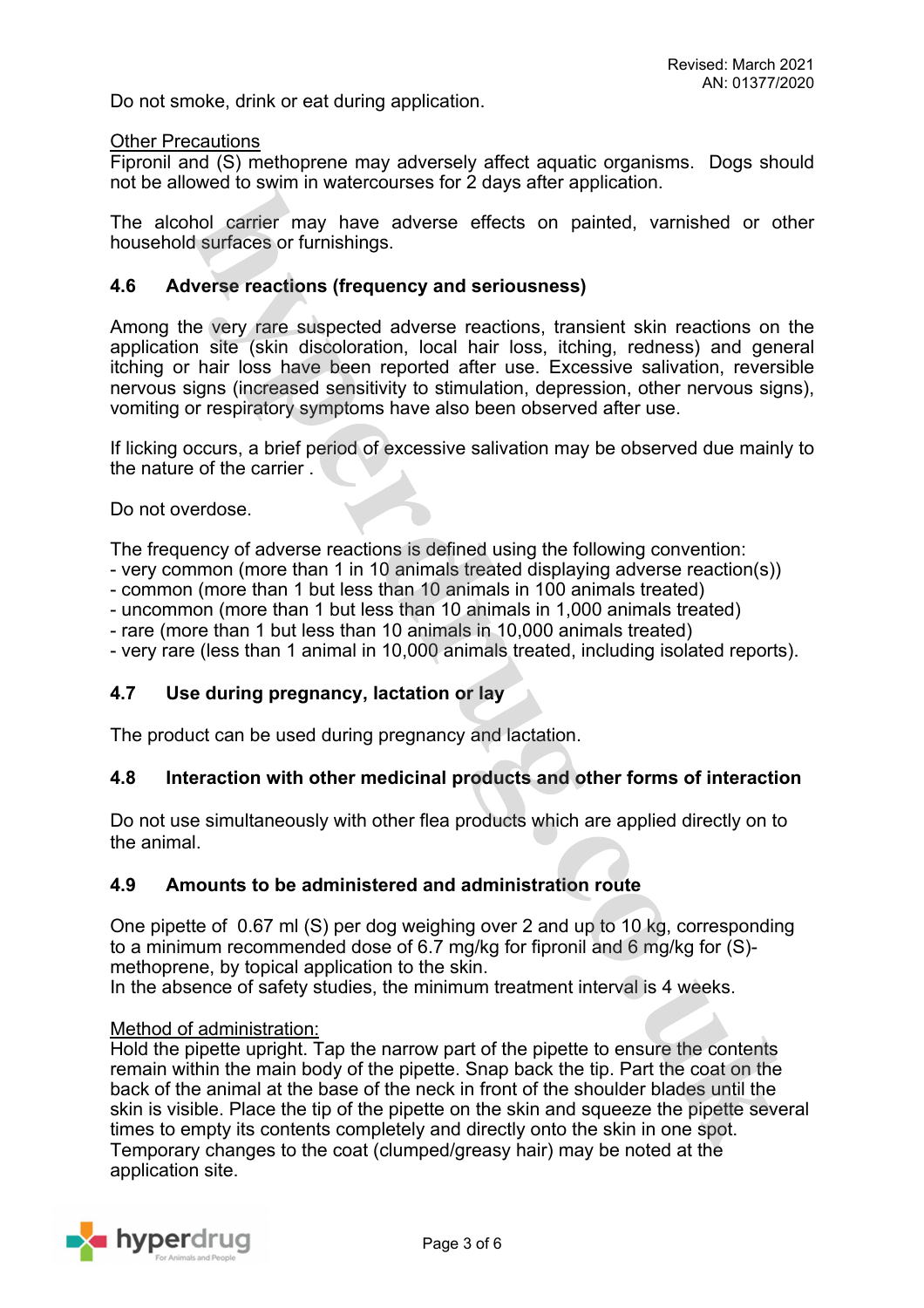#### **4.10 Overdose (symptoms, emergency procedures, antidotes), if necessary**

No adverse effects were observed in target animal safety studies in 8 week-old puppies, growing dogs and dogs weighing about 2 kg treated once at five times the recommended dose. The risk of experiencing adverse effects (see section 4.6) may however increase when overdosing, so animals should always be treated with the correct pipette size according to bodyweight.

## **4.11 Withdrawal period(s)**

Not applicable.

# **5. PHARMACOLOGICAL PROPERTIES**

Pharmacotherapeutic group: Ectoparasiticides for topical use incl. insecticides QP53. ATC vet code: QP53AX65.

The product is an insecticidal and acaricidal solution for topical use, containing an association of an adulticidal active ingredient, fipronil, in combination with an ovicidal and larvicidal active ingredient, (S)-methoprene.

## **5.1 Pharmacodynamic properties**

Fipronil is an insecticide and acaricide belonging to the phenylpyrazole family. It acts by interacting with ligand-gated chloride channels, in particular those gated by the neurotransmitter gamma-aminobutyric acid (GABA), thereby blocking pre- and postsynaptic transfer of chloride ions across cell membranes. This results in uncontrolled activity of the central nervous system and death of insects or acarines. Fipronil kills fleas within 24 hours and ticks (*Dermacentor reticulatus, Dermacentor variabilis, Rhipicephalus sanguineus, Ixodes scapularis, Ixodes ricinus, Haemaphysalis longicornis, Haemaphysalis flava, Haemaphysalis campanulata*) and lice within 48 hours post-exposure.

**(S)-Methoprene** is an insect growth regulator (IGR) of the class of compounds known as juvenile hormone analogues that inhibit the development of immature stages of insects. This compound mimics the action of juvenile hormone and causes impaired development and death of the developing stages of fleas. The on-animal ovicidal activity of (S)-methoprene results from either direct penetration of the eggshell of newly laid eggs or from absorption through the cuticle of the adult fleas. (S)-methoprene is also effective in preventing flea larvae and pupae from developing, which prevents contamination of the environment of treated animals with the immature stages of fleas.

## **5.2 Pharmacokinetic particulars**

Studies of metabolism of fipronil have demonstrated that the major metabolite is the sulfone derivative of fipronil.

(S)-methoprene is extensively degraded into carbon dioxide and acetate that are subsequently incorporated into endogenous materials.

The pharmacokinetic profiles after topical application of fipronil and (S)-methoprene in combination were studied in dogs in comparison to intravenous dosing of fipronil or (S)-methoprene alone. This established absorption and other pharmacokinetic parameters. The topical application resulted in low systemic absorption of fipronil

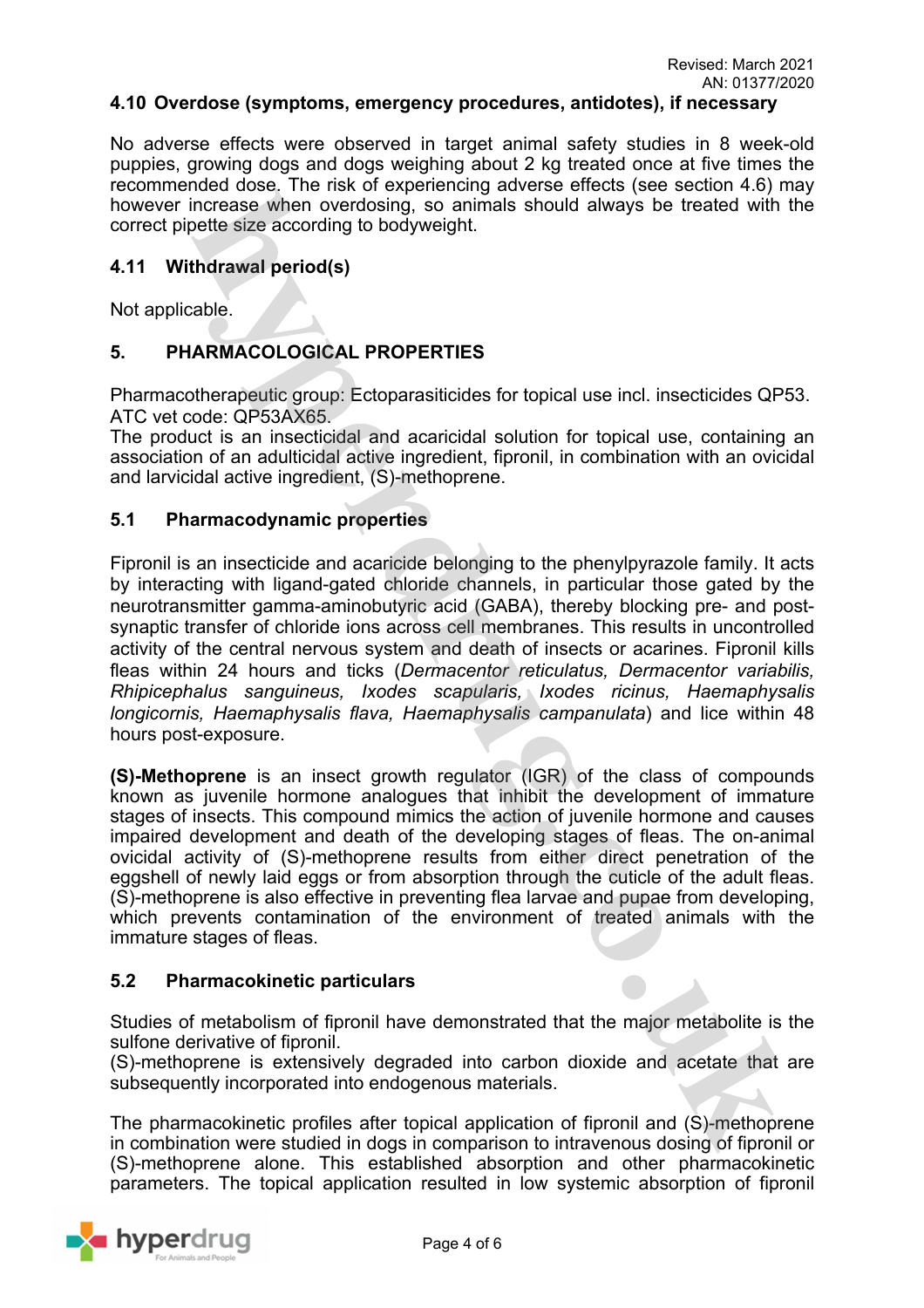(11%) with a mean maximum concentration  $(C_{\text{max}})$  of approximately 35 ng/ml fipronil and 55 ng/ml of fipronil sulfone in plasma.

Peak fipronil plasma concentrations are slowly attained (mean  $t_{\text{max}}$  approximately 101 h), and decline slowly (mean terminal half-life approximately 154 h, highest values are observed for males).

Fipronil is extensively metabolised to fipronil sulfone after topical administration.

Plasma concentrations of (S)-methoprene were below the limit of quantitation (20 ng/ml) in dogs after topical application.

Both (S)-methoprene and fipronil, together with its major metabolite, are welldistributed in the haircoat of a dog within one day after application. The concentrations of fipronil, fipronil sulfone and S-methoprene in the hair coat decrease with time and are detectable for at least 60 days after dosing. Parasites are killed through contact rather than systemic exposure.

No pharmacological interaction between fipronil and (S)-methoprene was noted.

## **6. PHARMACEUTICAL PARTICULARS**

## **6.1 List of excipients**

Butylhydroxyanisole (E320) Butylhydroxytoluene (E321) **Ethanol** Polysorbate 80 (E433) Povidone Diethylene glycol monoethyl ether

## **6.2 Major incompatibilities**

None known.

## **6.3 Shelf life**

Shelf life of the veterinary medicinal product as packaged for sale: 3 years

## **6.4 Special precautions for storage**

Do not store above 30°C. Store in the original package.

## **6.5 Nature and composition of immediate packaging**

#### Nature of primary packaging

A green pipette composed of a heat-formed shell (polyacrylonitrile-methyl acrylate copolymer in contact with the solution / polypropylene) and a film (polyacrylonitrilemethyl acrylate copolymer in contact with the solution / aluminium / polyethylene terephthalate).

Or

A green pipette composed of a heat-formed shell (polyethylene in contact with the solution / ethylene vinyl alcohol / polyethylene / polypropylene / cyclic-olefin-